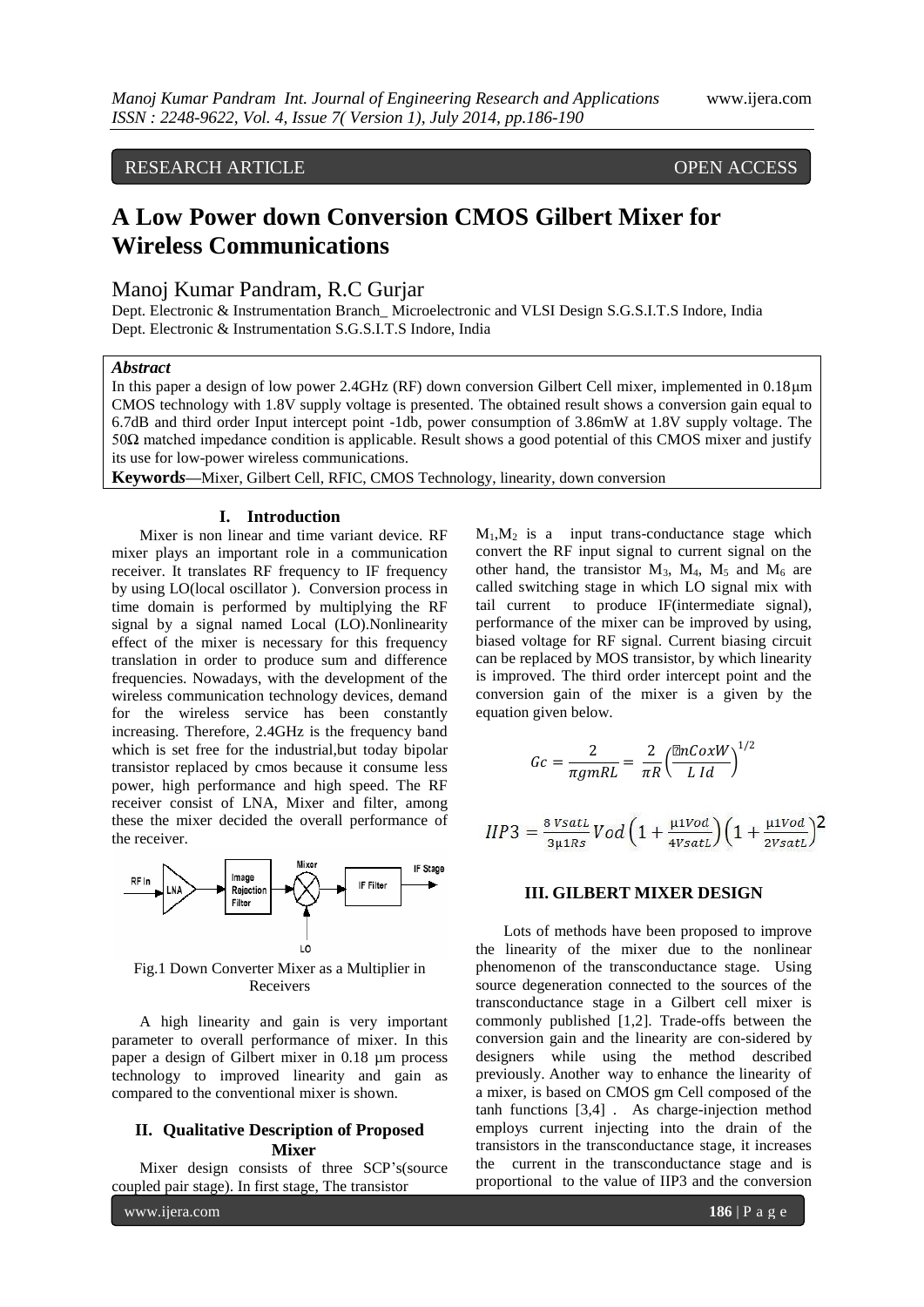gain [5 ] . But the improvement in the aspect of 1IP3 is not much. Hence, A method to improve the linearity is to use a modified Class-AB high-linearity Transcooductance [ 6].

A Gilbert cell is shown in fig.2 it is often used structure in down conversion mixer. This cell involves two part input stage and switch stage, input stage generally called trans-conductance stage which consists of  $M_1$ ,  $M_2$  which converts RF voltage signal to current signal. The switch stage consist of  $M_3$ ,  $M_4$ ,  $M_5$  and  $M_6$  which driven by LO signal. Transistor  $M_3$  $M_5$  and  $M_4$   $M_6$  turn on alternately in positive half period, that means LO signal must be kept a suitable magnitude to ensure switching accurately. Linearity is mainly decided by trans-conductance stage. In this work, we replace bipolar to CMOS transistor.



#### Fig.2 Gilbert Mixer

As the saturation region offers higher gain and makes the current less susceptible to the changing voltage across the transistors, almost all the transistors are designed to operate in this region [3]. The gain stage transistors should be biased such that they have enough head room to swing without leaving the saturation region, therefore the over drive voltage (Vgs-Vt) should be assumed around 200mV to 400mV. The local voltage level should be large enough to make the conversion gain insensitive to the LO amplitude. But if *LO* becomes too large, it reduces the switching speed and increases the LO feed through, thus for complete switching, *LO* should be between 100mV to 400mV. If two switching pair transistors conduct at the same time, noise increases. Therefore the overdrive voltage for switching pairs should be as close to zero as possible. Fig.3 illustrates the proper local switching [3].



Fig.3 Proper local switching

To choose the appropriate architecture for any mixer, the system requirements are of the first priority. In the present study, the required mixer design specifications are as given below in table1.1  **Parameter Value**

| 1 alamuut +anu               |      |  |  |  |  |
|------------------------------|------|--|--|--|--|
| RF Frequency (GHz)           | 24   |  |  |  |  |
| LO Frequency (GHz)           | 2.25 |  |  |  |  |
| Conversion Gain (dB)         | 6.7  |  |  |  |  |
| 1-dB Compression point (dBm) |      |  |  |  |  |
| Power Consumption (mW)       | 100  |  |  |  |  |
| Noise Figure (dB)            | 15   |  |  |  |  |
| 11<br>-1.<br>—               |      |  |  |  |  |

Table1.1

Assuming that RL is the input impedance of the IF filter (300 $\Omega$  -500 $\Omega$ ) and  $G_c$  is about 6.7dB, gm can be calculated using the equation (3).

## $qm = \sqrt{2knW \cdot Id/L}$

## **IV. SIMULATION RESULT**

The proposed Gilbert Mixer is designed and simulated in TSMC O.18µm RF CMOS process Using Cadence tool for high CG, low NF and reasonable IIP3, a large DC current is required through the input gm stage only. Then a large load resistor (RL) in switching stage also gives higher CG and lower NF. Very low DC current through the switching transistors reduces DC offset, thermal noise and 1/f.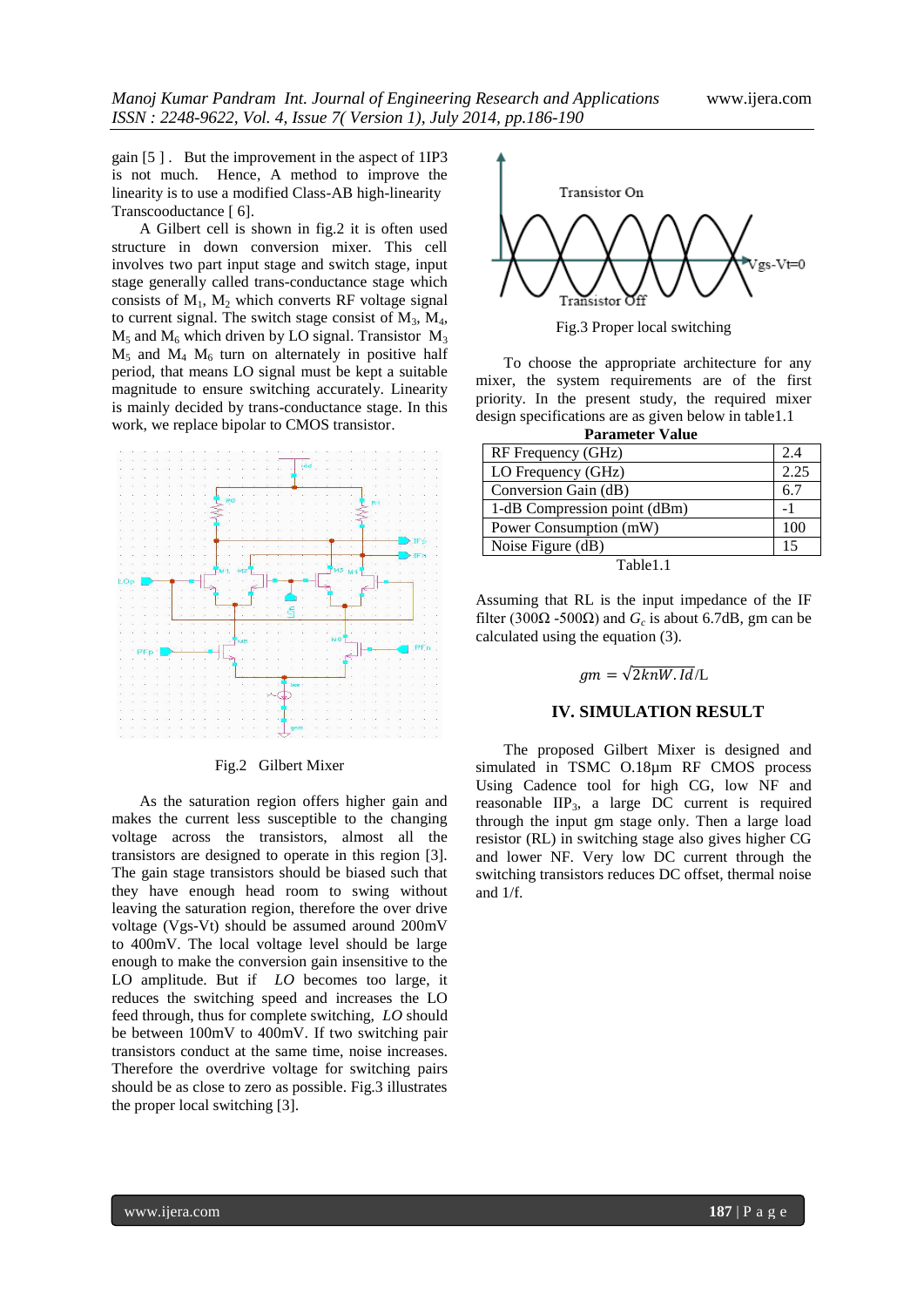*Manoj Kumar Pandram Int. Journal of Engineering Research and Applications* www.ijera.com *ISSN : 2248-9622, Vol. 4, Issue 7( Version 1), July 2014, pp.186-190*



Fig4. Frequency response of conversion gain



Fig5. Frequency response of



Fig6. Frequency response of IIP3



Fig7. Frequency response of conversion gain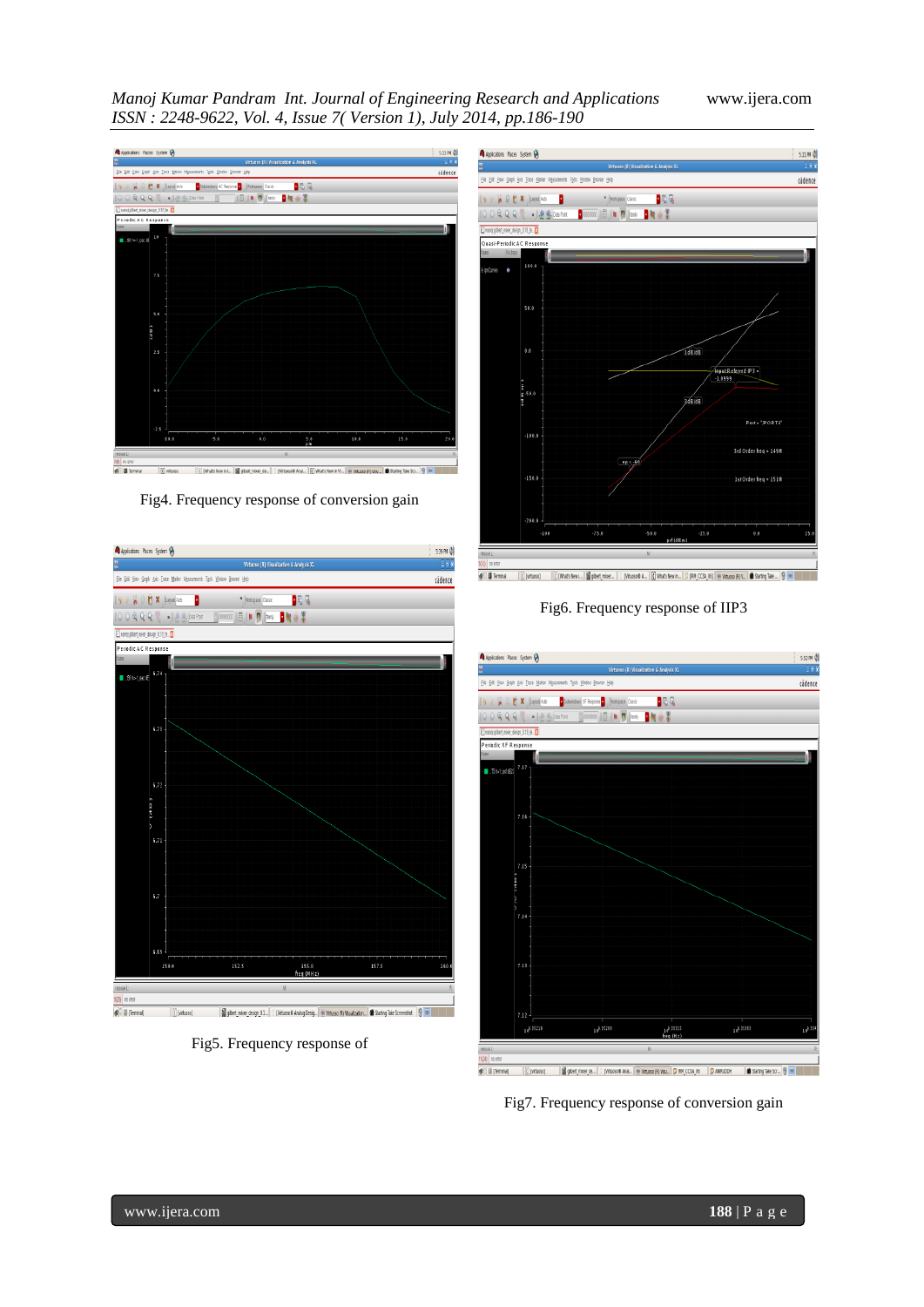

Fig8. Frequency response of 1dB compression point



Fig9.Frequency response of Power consumption

| Ref            | <b>Supply</b><br><b>Volts</b> | Freq.<br>RF<br>$CG-$<br>(dB) | $_{\rm CG}$<br>dB | IIP3<br>dBm | $P-1dB$<br>dBm | Tech<br>$(\mathbf{u}\mathbf{m})$ | <b>Power</b><br>(mW) |
|----------------|-------------------------------|------------------------------|-------------------|-------------|----------------|----------------------------------|----------------------|
| 1              | 2                             | 0.9                          | 1.1               | $-3.3$      | $-15.4$        | 0.35                             | 7.2                  |
| $\overline{2}$ | 1.8                           | 1.9                          |                   | $-5$        | $-10$          | 0.18                             | 3.8                  |
| 3              | 1.5                           | 2.4                          | 3.3               | 5.46        | $-8.98$        | 0.18                             | 5.6                  |
| This<br>work   | 1.8                           | 2.4                          | 6.78              | $-1$        | $-10$          | 0.18                             | 10.0                 |

## **V. Parameter comparison with conventional Mixer**

### **VI. CONCLUSION**

This paper demonstrates that a low-power, high performance UWB down-conversion mixer can be realized using O.18µm CMOS technology under 1.8V supply, gain is  $6.7dB$ ,  $IIP_3$  and  $P_1dB$  are 1dBm and **-**10dBm. Charge injection method was used to increase the linearity and conversion gain of the mixer. This topology allows the designer to easily adjust the bias current of the input transistors while maintaining the bias currents in other parts of the circuit. This technique also reduces the Noise .The second technique which was used to increase the RF and LO isolation is the cascade devices method which caused a higher port to port isolation. As the active loads are also used to increase the conversion gain of the mixer, in order to have the output impedance matched, two source follower circuits were added to the designed system. As the simulation results illustrated the total system performance and accuracy, these techniques caused a better performance for the Gilbert Cell mixer in terms of the linearity, conversion gain, due to the importance of the mixers in the receivers, in this paper, a low voltage and low power fully integrated double balanced Gilbert cell mixer was designed and simulated using a 0.18μm CMOS process to achieve specific aspects and predefined working condition.

#### **REFERENCES**

- [1] T. Chouchane, M. Sawan, "*A 5 GHz CMOS RF Mixer in 0.18 μm CMOS Technology*," IEEE CCECE 2003, Montreal, May 2003.
- [2] D. Leenaerts, J. Van der Tang, Cicero S. Voucher, *Circuit Design for RF Transceivers*, KLUWER ACADEMIC PUBLISHERS, 2001, pp : 122 – 128.
- [3] C.F Au-Yeung and K.K.M.Cheng, "*CMOS mixer Linearization by the low frequency Signal injection method,*" IEEE MTT-S International Microwave Symposium Digest, vol 1,pp.95-98, June 2003.